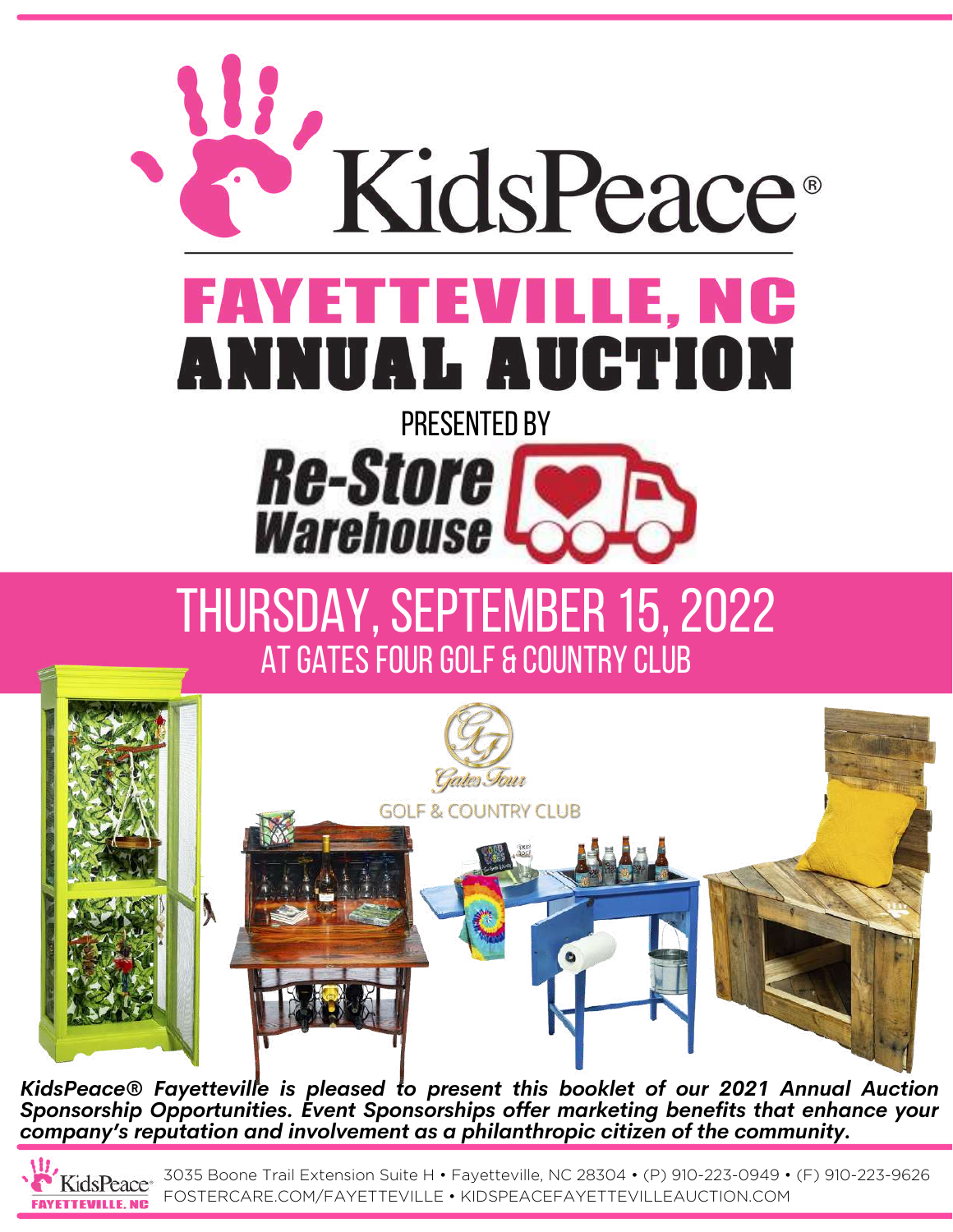# **KIDSPEACE IS A 501(C)3 NON-PROFIT CORPORATION**

**WHO:** KidsPeace® is a private charity dedicated to serving the behavioral and mental health needs of children, families and communities. Founded in 1882, KidsPeace provides a unique psychiatric hospital; a comprehensive range of residential treatment programs; accredited educational services; and a variety of foster care and community-based treatment programs to help people in need overcome challenges and transform their lives. KidsPeace® provides emotional and physical health care and educational services in an atmosphere of teamwork, compassion and creativity.

**WHAT:** The kids often come to us with nothing but the clothes they are wearing. Often they've already been moved several times, even during a school year. Involvement in school clubs, functions and extracurricular activities is unfeasible. Forming bonds with teachers and peers, let alone family, is nearly impossible. This lack of fundamental consistency in school and family life stacks the odds against these children. They deserve so much more.

**WHY:** What do chairs, tables and windows have to do with KidsPeace® you might ask? These items come to us a lot like the foster kids do… Torn, tattered, scuffed up, banged up, bruised and broke. The "restoring" of these chairs, tables and windows represents the foster families helping the kids. Providing a little love, care and special attention can go a long way. We sell these chairs to raise awareness and to put something once jaded back into the world with a new beginning.

**WHERE:** Where does your contributions go; they fund the KEYS (KidsPeace® Empowering Youth To Succeed) Program, Immediate Child Placement cost, Education (tutoring, college, SAT Test, Private School), Camps (child extracurricular activities for kids socialization growth), Christmas Gala, Foster Care Awareness Events, extensive training to our foster parents, Travel Expenses, Field Trips and so much more!

*Our goal is not only for each child in our care to eventually become part of a loving family, but to develop their individual strengths and a positive vision for the future. We are currently planning our 7th Annual Auction this fall. Local artists and businesses will take home one of the scarred and broken furniture piece that has been donated. Each will rework their item in a beautiful and unique way, giving it new life – just as we try to do for each child in our care. The items are auctioned the night of our event, with all proceeds going to our Children's Fund.*



 $\Box$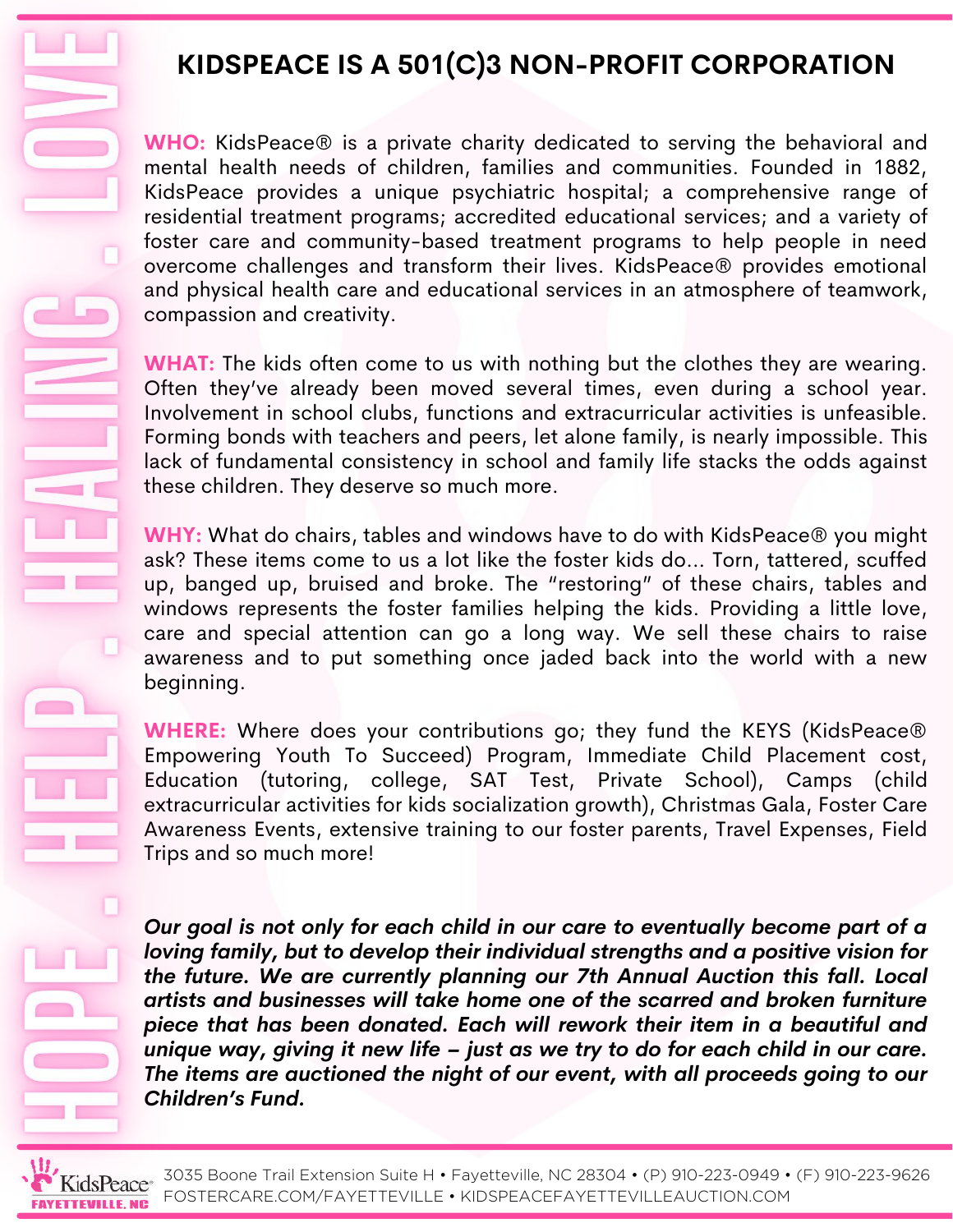# **2022 AUCTION SPONSOR LEVELS & BENEFITS Presented by RE-STORE WAREHOUSE**

Thursday, September 15, 2022• 5:30pm • Gates Four Golf & Country Club 6775 Irongate Drive, Fayetteville, NC 28306

#### **PRESENTING SPONSOR \$7500**

- Exclusivity Only 1 Presenting Sponsorship Available and 6 months of advertising exposure
- Logo Recognition on: KidsPeace<sup>®</sup> Auction Website, Screen at Event, Event Posters, Event Program, Event Tickets, Event Photo Print Keepsake and Displayed Monthly on our Mobile Banner at Events
- Facebook Honorable Mantion Post to Include Company Logo, Services and Information
- Verbal Stage Recognition and Presentation at Event UITE
- New Company Retractable Banner Inclu**ries Design and Prom**inent Display at Event
- Featured Event Sponsor Displaye d At Your Bush Ness
- Featured Chair at Auction
- 10, Event Tickets & Reserved Table of 10 with Name Displayed At Table and Gift Table Centerpiece

### **HOPE SPONSOR \$5000**

- Logo Recognition on: KidsPeace® Auction Website, Screen at Event and Event Program
- Facebook Honorable Mention Post to Include Company Logo, Services and Information
- Verbal Stage Recognition and Presentation at Event
- New Company Retractable Banner Includes Design and Prominent Display at Event
- Featured Event Sponsor Displayed At Your Business
- 10, Event Tickets & Reserved Table of 10 with Name Displayed At Table and Gift Table Centerpiece

### **HELP SPONSOR VIP \$4000**

- Logo Recognition on: Screen at Event
- Facebook Honorable Mention Post to Include Company Logo, Services and Information
- Name Recognition on: KidsPeace® Auction Website and Event Program
- Verbal Stage Recognition
- Banner Displayed at event under VIP Railing
- VIP balcony seating with lounge area
- 8, Event Tickets & Reserved Table of 8 with Name Displayed At Table
- Option to add a second VIP table of 8 at \$500

#### **HELP SPONSOR \$3000**

- Logo Recognition on: Screen at Event
- Name Recognition on: KidsPeace® Auction Website and Event Program
- Facebook Honorable Mention Post to Include Company Logo, Services and Information
- Verbal Stage Recognition
- 8, Event Tickets & Reserved Table of 8 with Name Displayed At Table

# **HEALING SPONSOR \$1000**

- Logo Recognition on: Screen at Event
- Name Recognition on: Event Program
- Verbal Stage Recognition
- 8, Event Tickets & Reserved Table of 8 with Name Displayed At Table

#### **DONATION FORMS AVAILABLE ONLINE AT: [KIDSPEACEFAYETTEVILLEAUCTION.COM](http://kidspeacefayettevilleauction.com/)**

The Auction is our primary fundraising event at KidsPeace® Fayetteville to help provide a better quality of life for these kids. We are inviting the most generous in our community to partner with us at this year's Auction. Please consider joining us in this project in a significant way. We have several sponsorship levels and charitable *donations options available. The presenting sponsor will have exclusivity and about 6 months of advertising exposure. KidsPeace is a 501(c)3 non-profit corporation and your contributions are tax deductible.*

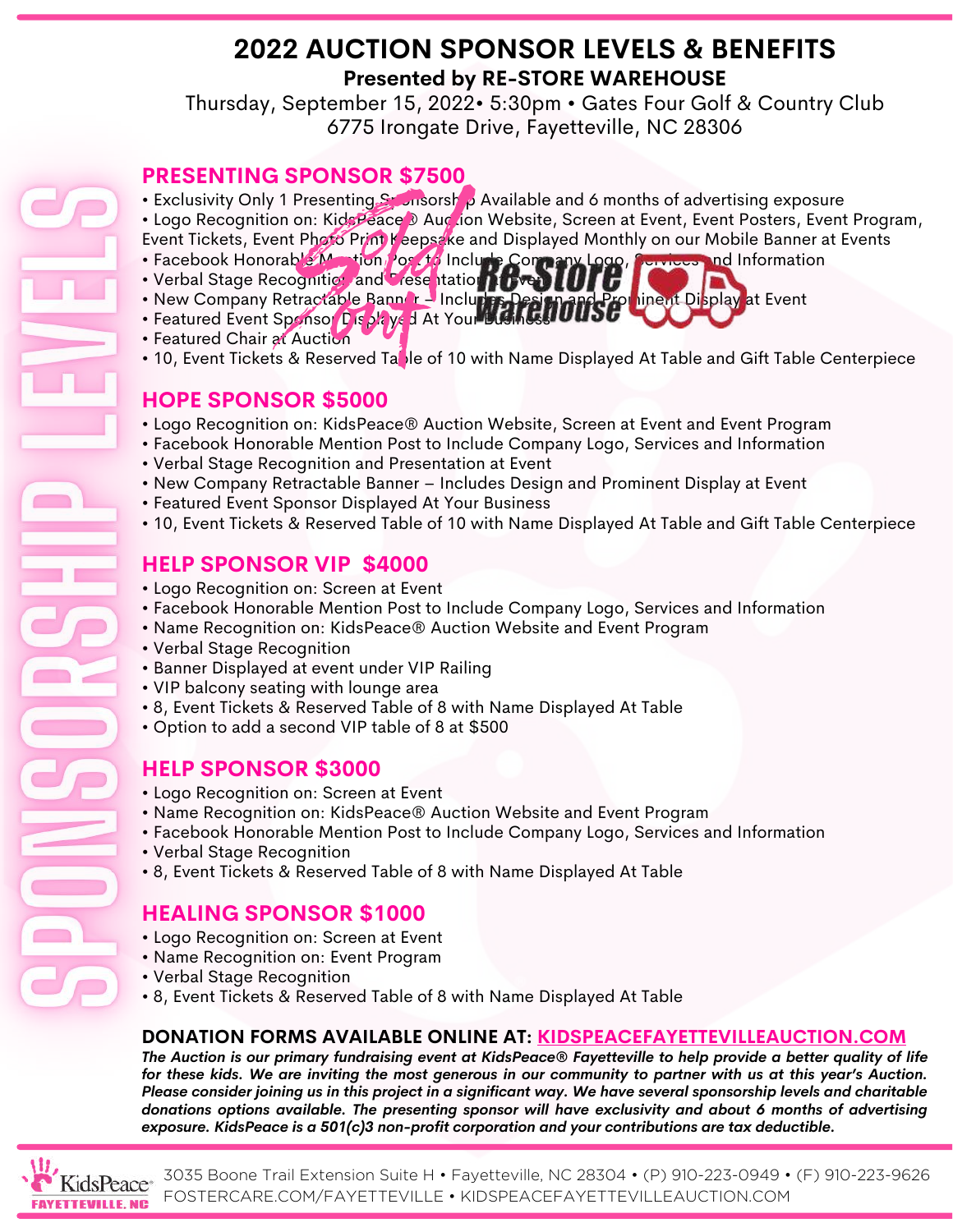# **2022 AUCTION CHARITABLE DONATIONS & BENEFITS Presented by RE-STORE WAREHOUSE**

Thursday, September 15, 2022• 5:30pm • Gates Four Golf & Country Club 6775 Irongate Drive, Fayetteville, NC 28306

# **LOVE CHARITABLE DONATIONS**

# **WE SUPPORT KIDSPEACE \$100**

• Inclusion of your Name or Company Name Event Program under our Love Donors

# **PHOTO BOOTH \$1200**

- Prominent Inclusion of your Name or Company Name and Website (or) Phone Number Listed On Photo Print
- Inclusion of our Name or Company Name Event Program under our Love Donors
- 2, Event Tickets to the Event

# **IN-KIND CHARITABLE DONATIONS AND EVENT CONTRIBUTORS**

Specific items that we need for the event that we are seeking 100% in kind sponsorship or a generous extension of services/items as a reduced cost. Remember you can also contribute monetarily to cover a said category for hire/purchase. If you are interested in one of these items please contact us to further discuss the need in detail and your offer of contribution. All of our In-kind Charitable Donors and Contributors will receive:

- *• Your Product Or Service Positioned In Front Of 350+ Attendees and Guests*
- *• Logo Recognition on: KidsPeace® Auction Website, Screen at Event and Event Program*
- *• Facebook Honorable Mention Post to Include Company Logo, Services and Information*
- *• Verbal Stage Recognition and Presentation at Event*
- *• First right of refusal to be the 2023 Donor and Contributor of the same category.*

#### **VENUE:** Gates Four Golf & Country Club

**ADULT BEVERAGES:** Donation Of Bar Beer, Wine and Liquor and Service **DESSERT DISPLAY:** Delicious Assorted Desserts and Treats **ENTERTAINMENT:** Audio and Visual Services For The Event and Event Experience Enhancements **EVENT DECOR:** Table/Room Décor and Accents (Examples: Runners, Centerpieces, Stage Décor) **FAVOR CUPS:** Cup Will Exclusively Feature Your Logo And KidsPeace Logo **PHOTOGRAPHER:** Capture Photos At Their Studio of Artist Items and Format For Use On Auction Site and Event **PRINTER:** Cover Printing Cost Of Donation Forms And Event Programs



**PRESENTING SPONSOR from 2015-2022 RE-STORE WAREHOUSE (910) 321-0780 205 FORSYTHE STREET FAYETTEVILLE, NC 28303 [WWW.THERESTOREWAREHOUSE.COM](http://www.therestorewarehouse.com/) [WWW.FACEBOOK.COM/THERESTOREWAREHOUSE](http://www.facebook.com/THERESTOREWAREHOUSE)**



3035 Boone Trail Extension Suite H • Fayetteville, NC 28304 • (P) 910-223-0949 • (F) 910-223-9626 FOSTERCARE.COM/FAYETTEVILLE • KIDSPEACEFAYETTEVILLEAUCTION.COM